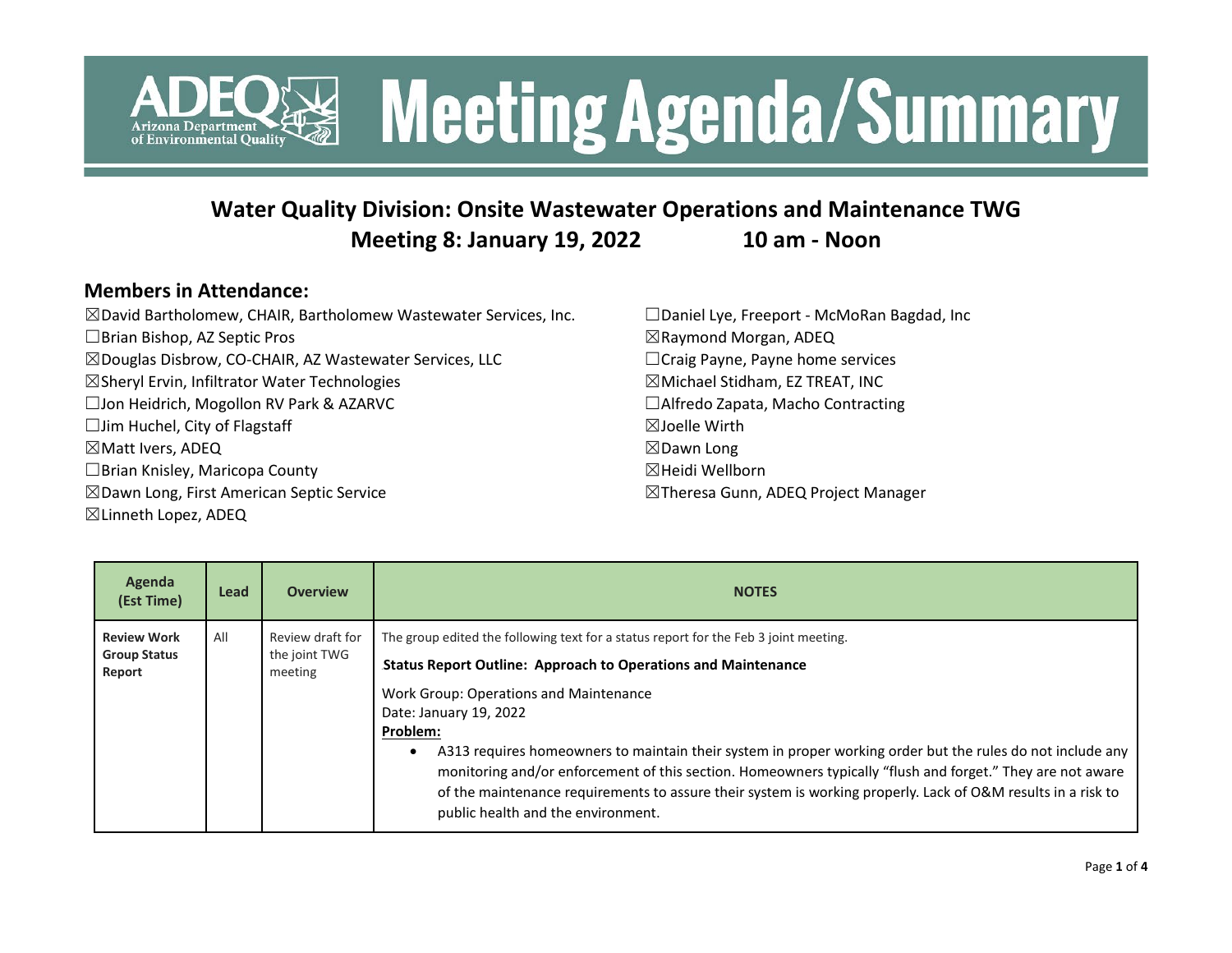

# **READ Meeting Agenda/Summary**

| <b>Agenda</b><br>(Est Time) | Lead | <b>Overview</b> | <b>NOTES</b>                                                                                                                                                                                                                                                                                                                                                                                                                                                                                                                                                                                                                                                                                                                                                                                                                                                                                                                                                                                                                                                                                                                                                                                                                                                                                                                                                                                                                                                                                                                                                                                                                                                                                                                                                                                                                                                                                                                                                                                                                                                                                                                                                                                                                                                                                                    |  |  |
|-----------------------------|------|-----------------|-----------------------------------------------------------------------------------------------------------------------------------------------------------------------------------------------------------------------------------------------------------------------------------------------------------------------------------------------------------------------------------------------------------------------------------------------------------------------------------------------------------------------------------------------------------------------------------------------------------------------------------------------------------------------------------------------------------------------------------------------------------------------------------------------------------------------------------------------------------------------------------------------------------------------------------------------------------------------------------------------------------------------------------------------------------------------------------------------------------------------------------------------------------------------------------------------------------------------------------------------------------------------------------------------------------------------------------------------------------------------------------------------------------------------------------------------------------------------------------------------------------------------------------------------------------------------------------------------------------------------------------------------------------------------------------------------------------------------------------------------------------------------------------------------------------------------------------------------------------------------------------------------------------------------------------------------------------------------------------------------------------------------------------------------------------------------------------------------------------------------------------------------------------------------------------------------------------------------------------------------------------------------------------------------------------------|--|--|
|                             |      |                 | A316: The Notice of Transfer program has limitations and lacks oversight and rigor. Buyers or new landowners<br>have insufficient notice and knowledge of obligations and inspections provide limited information or are<br>inaccurate. They do not receive training on the system or understanding of the operation, maintenance,<br>repair, and replacement costs. The regulatory agency does not receive a copy of the inspection report.<br>Solution:<br>Include an O&M program with the following key elements into the phase 2 rule:<br>Renewable operating permits requiring an inspection to renew<br>Statewide database of all permitted systems and inspection reports are provided to regulator and<br>manufacturer and/or manufacturer's representative<br>Require homeowners have a service provider contract as part of permit<br>$\bullet$<br>A compliance packet would be provided by the regulator to new homeowners at time of permit and for a new<br>buyer at transfer. Packet includes information on the maintenance requirements, retention of a service<br>provider, and renewable permit requirements.<br>Implementation:<br>The following is the current status of a potential implementation plan:<br>All new conventional systems will be required to renew their operating permit every 3 years<br>$\bullet$<br>Alternative, advanced or aerobic treatment systems (needs to be further defined) will be required to have<br>annual renewals and inspections<br>To obtain renewed permit, owner or their service provider would submit the inspection report and<br>documentation of any maintenance or repair during the previous permit period to the regulator.<br>(Requirements of the inspection are yet to be determined)<br>At time of sale, no inspection will be required if the renewable operating permit has not been renewed in the<br>last 6-18 months (the actual time still needs to be defined). Name on permit will still need to be transferred<br>If the renewable operating permit has not been renewed recently (as defined above), the system will need to<br>$\bullet$<br>be inspected by certified service provider at the time of sale<br>The inspection report provided for permit renewal could result in a NOV (flow exceeding design capacity, etc.) |  |  |
|                             |      |                 | Still to be determined:                                                                                                                                                                                                                                                                                                                                                                                                                                                                                                                                                                                                                                                                                                                                                                                                                                                                                                                                                                                                                                                                                                                                                                                                                                                                                                                                                                                                                                                                                                                                                                                                                                                                                                                                                                                                                                                                                                                                                                                                                                                                                                                                                                                                                                                                                         |  |  |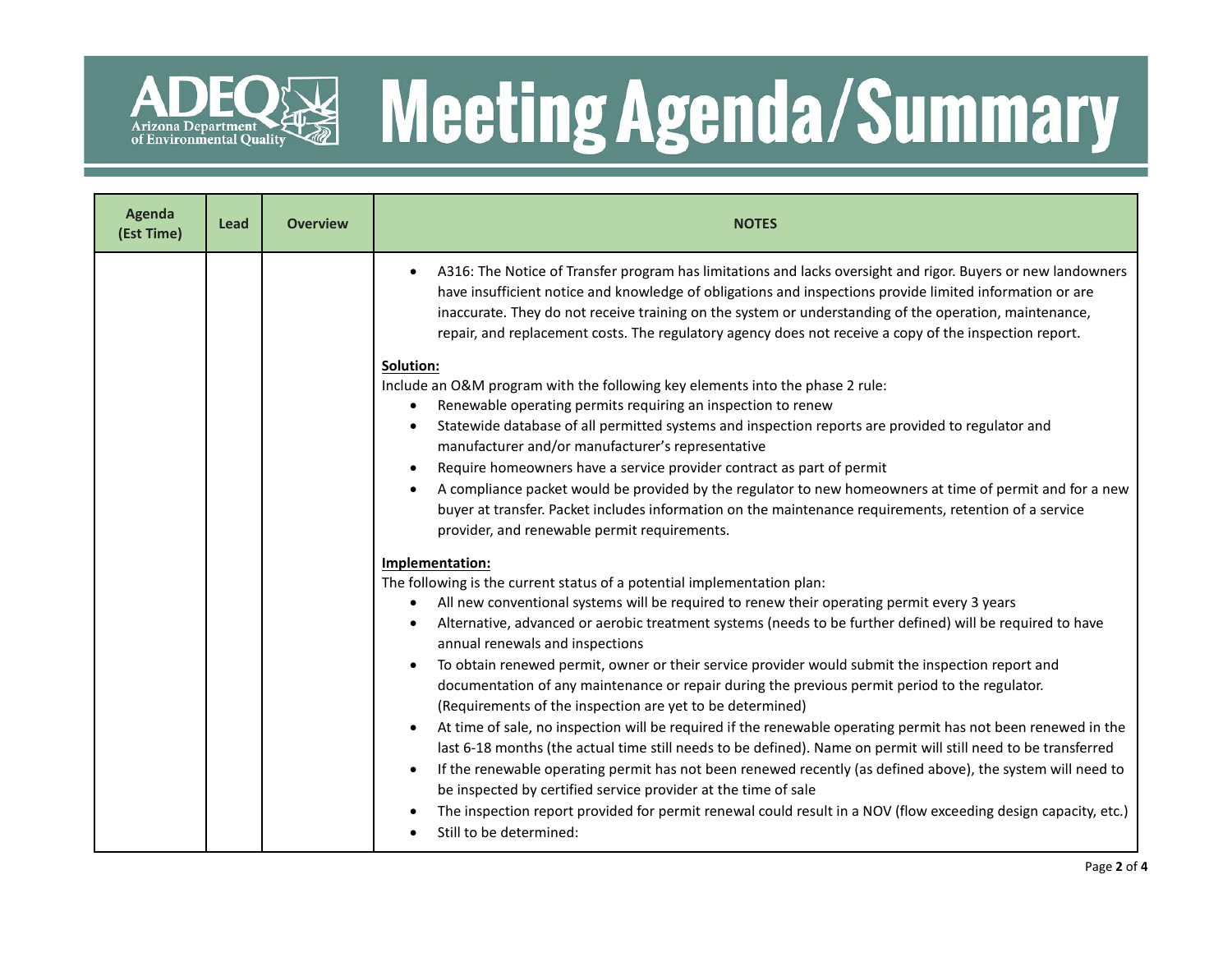

# R& Meeting Agenda/Summary

| Agenda<br>(Est Time) | Lead  | <b>Overview</b> | <b>NOTES</b>                                                                                                                                                                                                                                                                                                                                                                                                                                                                                                                                                                                                                                                                                                                                                                                                                                                                                                                                                                                                                                                                                                                                                                                                                                                                                                              |  |  |
|----------------------|-------|-----------------|---------------------------------------------------------------------------------------------------------------------------------------------------------------------------------------------------------------------------------------------------------------------------------------------------------------------------------------------------------------------------------------------------------------------------------------------------------------------------------------------------------------------------------------------------------------------------------------------------------------------------------------------------------------------------------------------------------------------------------------------------------------------------------------------------------------------------------------------------------------------------------------------------------------------------------------------------------------------------------------------------------------------------------------------------------------------------------------------------------------------------------------------------------------------------------------------------------------------------------------------------------------------------------------------------------------------------|--|--|
|                      |       |                 | What happens if permit not renewed? (Options: revoke occupancy permit or civil action after 3<br>$\circ$<br>violations)<br>What happens if inspection doesn't occur at time of sale<br>$\circ$<br>What happens if no service provider contract<br>$\circ$<br>Identification of funding to provide incentive to come into compliance for primary homeowner with<br>O<br>proof of hardship<br>Should permit run with the land instead of the homeowner; current owner would be liable for<br>$\circ$<br>compliance (Need to give notice and acknowledgment of the requirements)<br><b>Obstacles:</b><br>How to transition existing systems into the renewable permit program. Potentially at time of sale.<br>$\bullet$<br>How to address the differences in commercial and residential systems.<br>Arizona's history of not adding regulatory burdens to individual homeowners.<br>Alignment:<br>Training and Certification: A successful O&M will be dependent on having a certification program to ensure the<br>service providers know how to inspect and provide maintenance for the systems. The state will also need a program<br>to managed the certifications of the "bad actors."<br>1.09 Permit TWG: How they are going to transition grandfathered systems into new systems and renewable operating<br>permits. |  |  |
| Adjourn              | Chair |                 | Next Meeting: Wednesday, February 16, 2022, 10 am to Noon                                                                                                                                                                                                                                                                                                                                                                                                                                                                                                                                                                                                                                                                                                                                                                                                                                                                                                                                                                                                                                                                                                                                                                                                                                                                 |  |  |

#### **Action Plan:**

| <b>Task</b> | <b>Person Responsible</b> | <b>Due Date</b> | <b>Status</b> |
|-------------|---------------------------|-----------------|---------------|
|             |                           |                 |               |